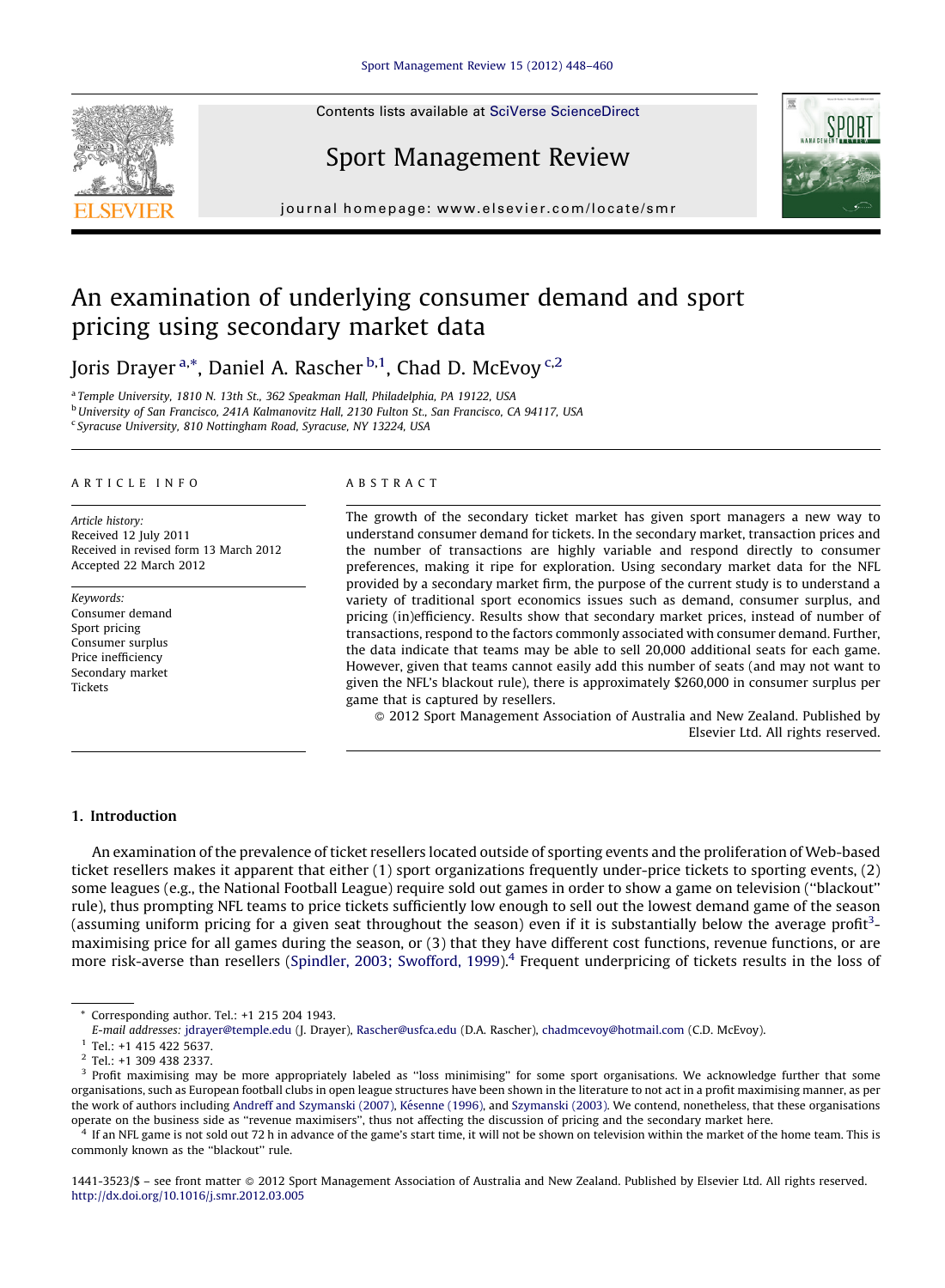thousands, if not millions, of dollars of ticket revenue that could have been realized by the sport organization and is instead captured by the secondary ticket market, which includes all ticket holders who resell their tickets (professional ''brokers'' as well as casual fans who simply choose not to attend) (Drayer & [Shapiro,](#page--1-0) 2009). In the NFL, however, the apparent underpricing might be efficient in reacting to the ''blackout'' rule or differences in cost functions, revenue functions, or risk preferences from resellers. Moreover, it does appear that NFL teams are inefficient in one sense given the recent proliferation and acceptance of variable ticket pricing (VTP) and dynamic ticket pricing (DTP) in other sports. A team could charge different prices for each home game recognizing that it could still sell out with higher prices to some premium games.

As long as primary market prices remain inefficient, sellers in the secondary market will continue to profit from games with increased demand. A SportsBusiness Journal roundtable discussion highlighted the importance of this issue to sport organizations. Sam Kennedy, Executive Vice President and Chief Sales and Marketing Officer for the Boston Red Sox, stated:

After figuring out digital media, dealing with secondary ticketing is our most critical issue, and the biggest issue facing teams in all sports. We are just blown away by what the secondary market can get for our tickets. We brought in Harvard Business School. They did a regression analysis and showed us where we are leaving tens of millions of dollars on the table every year, and the secondary market is the beneficiary of that (''How Goes [Sports?,''](#page--1-0) 2008, p. 20).

Sal Galatioto, Founder and Chairman of Galatioto Sports Partners, responded similarly:

We've done work with both the Jets and Giants, and you'd be amazed how many of those longtime ticket-holders go to a few games and then sell their other games for an enormous profit. That money belongs to the team owners, doesn't it? The transfer of that wealth away from the people creating it to the middlemen who do nothing is huge (p. 20).

The secondary market has traditionally been controlled by local ticket brokers and resellers, often called scalpers. However, Internet sites such as StubHub, RazorGator, and eBay have all made the exchange of tickets in the secondary market both more legitimate as well as more efficient (Drayer & [Martin,](#page--1-0) 2010). Arthur Fogel, producer of U2's Vertigo tour, said that ''the Internet has created the potential for everybody to be a scalper'' [\(Waddell,](#page--1-0) 2005, p. 24). This increased efficiency has grown the secondary market into a multi-billion dollar industry [\(Belson,](#page--1-0) 2011; De Atley, 2004; Fisher, 2005; Lacy, 2005; [Stecklow,](#page--1-0) 2006).

As a result, sport organizations in the primary market have developed several strategies designed to regain revenue that they feel they are entitled to. These strategies include VTP, DTP, as well as formalized secondary market partnerships with companies such as StubHub or Ticketmaster. In some cases, especially at international mega-events such as the FIFA World Cup or the Olympic Games, the reselling of tickets is illegal. Yet secondary markets do seem to exist anyway because of the economic forces and deep underpricing for certain games/events. Each of these strategies has been implemented in direct response to the growth of the secondary market and the realization the pricing strategies in the primary market appear to be suboptimal. In the NFL (which is under examination in the current paper), in particular, quantity demanded for events appears to be high as indicated by the frequency of sellouts; however,the league and its member teams have not adopted any game-by-game price changes in response to fluctuations in demand. Subsequently, the secondary market for these tickets has become incredibly vibrant which allows teams to gain valuable information about the demand for their tickets [\(Drayer,](#page--1-0) [Stotlar,](#page--1-0) & Irwin, 2008). Therefore, the present study seeks to understand a variety of traditional economics issues related to the secondary ticket market, its effects on prices, quantities, consumer surplus, welfare, and excess demand, and is guided by the following research questions.

- 1. What factors are important in predicting the secondary market price for NFL games?
- 2. What factors are important in predicting the secondary market demand/quantity of transactions for NFL games?
- 3. How much do NFL consumers benefit by being able to purchase NFL tickets in the primary market for a price that is less than they would be willing to pay (i.e., consumer surplus)?
- 4. What is the excess demand for NFL games captured by the secondary market?

The remainder of this article describes the literature related to each of the aforementioned research questions, the theoretical framework for secondary ticketing, the data and methods used to address the research questions, results of each research question, and a discussion of the results, implications, and future research.

### 2. Review of literature

### 2.1. Sport pricing and demand

The strong presence of a secondary ticket market or the presence of empty seats in a stadium may indicate that prices in the primary market are inefficient, blackouts are important to avoid, and/or secondary market sellers increase primary market quantity demanded which cannot be captured by the primary market. Empty seats can also indicate that a facility might be too large given the quantity demanded for the event even though pricing might be optimal. By examining transactions in the secondary market, where price reflects the demand conditions for each game, the authors of this study aim to uncover how NFL teams may be able to more efficiently price their own tickets without lowering attendance or losing valuable revenue to ticket brokers.